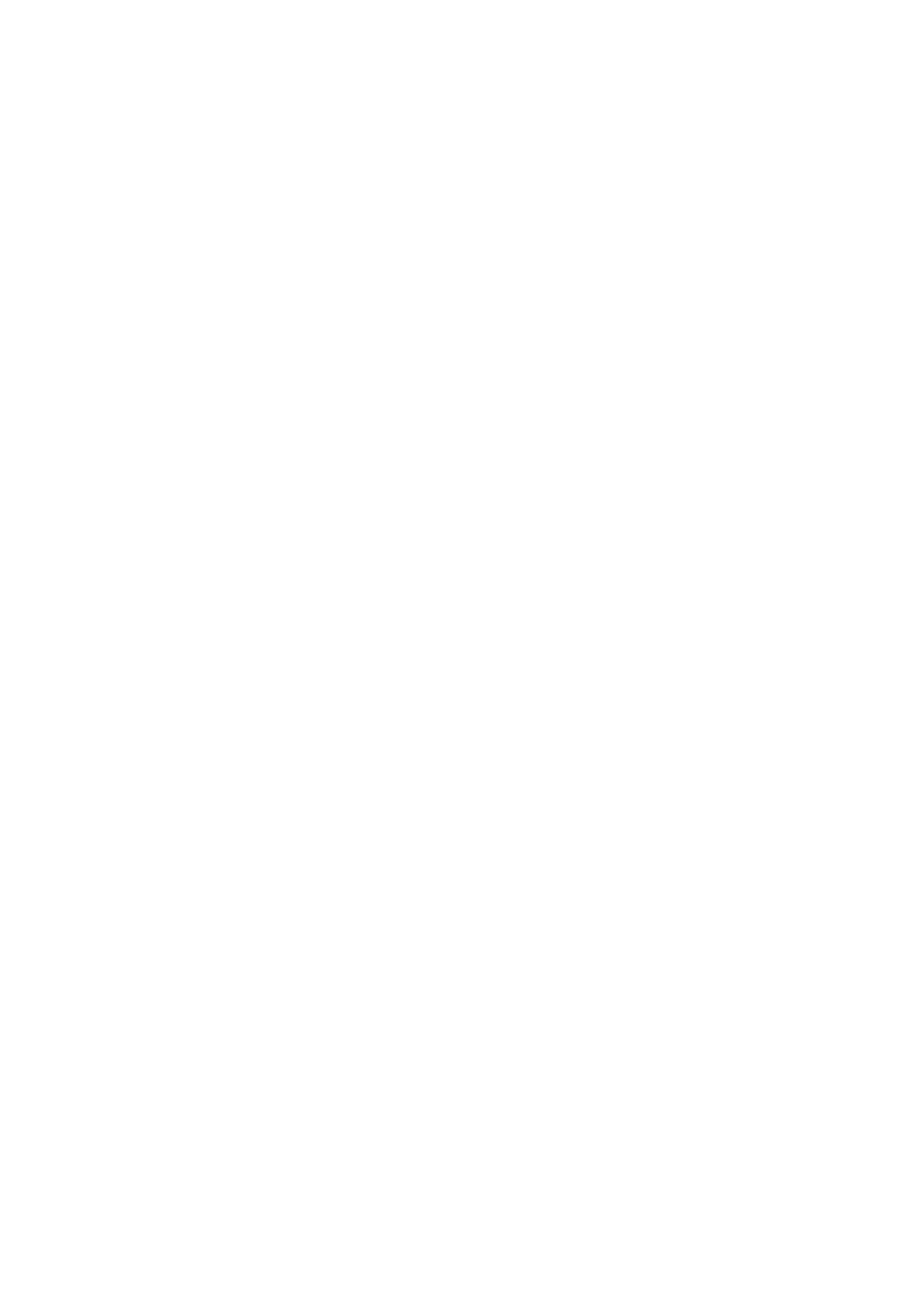# **Contents**

| Abbreviations used in this paper |                                                      |    |  |  |
|----------------------------------|------------------------------------------------------|----|--|--|
|                                  | Overview                                             | 5  |  |  |
| $\mathbf{2}$                     | Disclosures to consumers by<br>non-ring-fenced banks | 8  |  |  |
| <b>Annex</b>                     |                                                      |    |  |  |
|                                  | List of non-confidential respondents                 | 14 |  |  |
| <b>Appendix</b>                  |                                                      |    |  |  |

| Made rules (legal instrument) | 15 |
|-------------------------------|----|
|-------------------------------|----|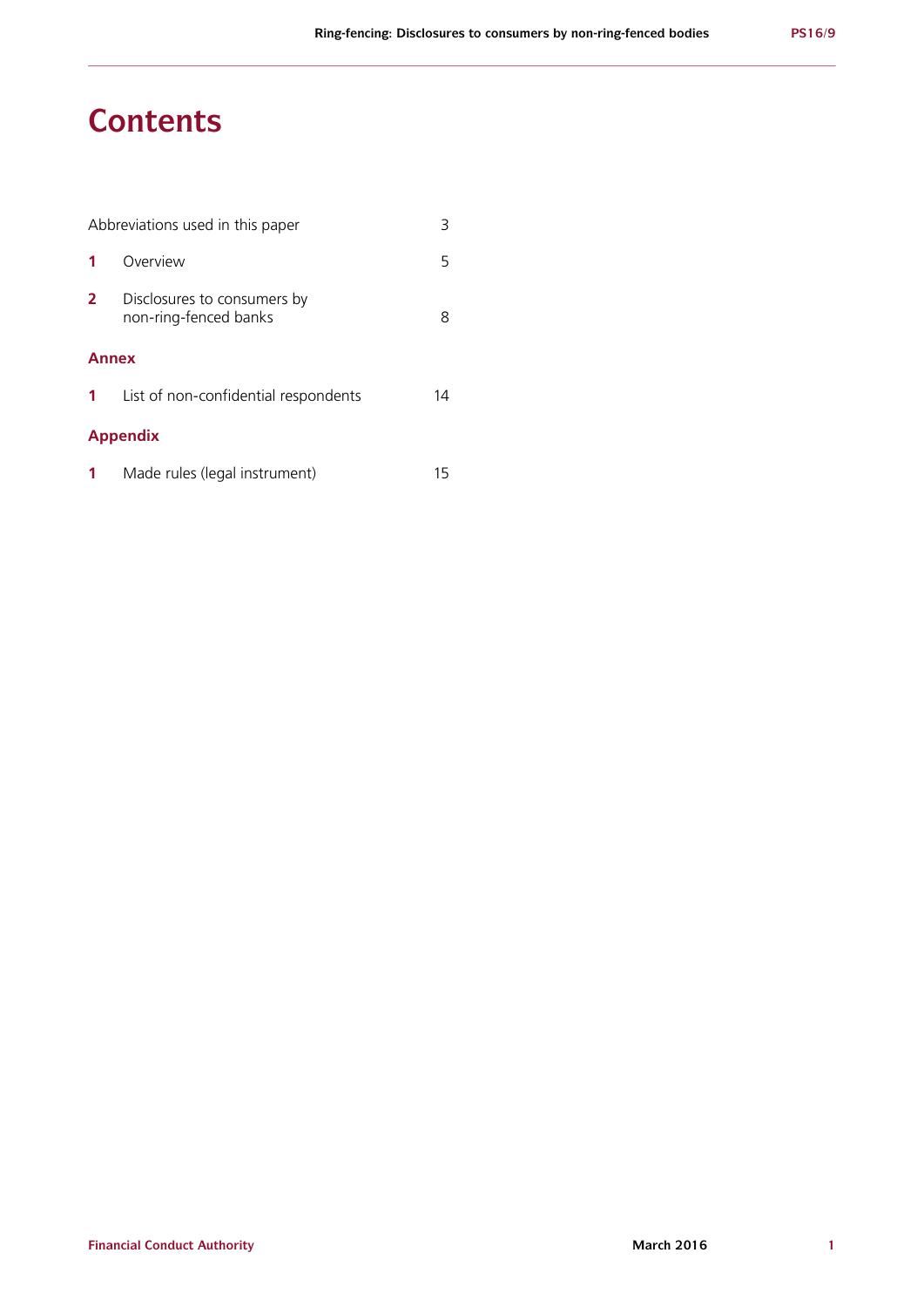In this Policy Statement, we report on the main issues arising from Consultation Paper 15/23 (*Ring-fencing: Disclosures to consumers by non-ring-fenced bodies*)

Please send any comments or enquiries to:

Beatrice Stern Strategy and Competition Division Financial Conduct Authority 25 The North Colonnade Canary Wharf London E14 5HS

**Telephone: Email:** 020 7066 5420 cp15-23[@fca.org.uk](mailto:cp15-23%40fca.org.uk?subject=)

All our publications are available to download from www.fca.org.uk. If you would like to receive this paper in an alternative format, please call 020 706 60790 or email publications\_graphics @fca.org.uk or write to Editorial and Digital Department, Financial Conduct Authority, 25 The North Colonnade, Canary Wharf, London E14 5HS.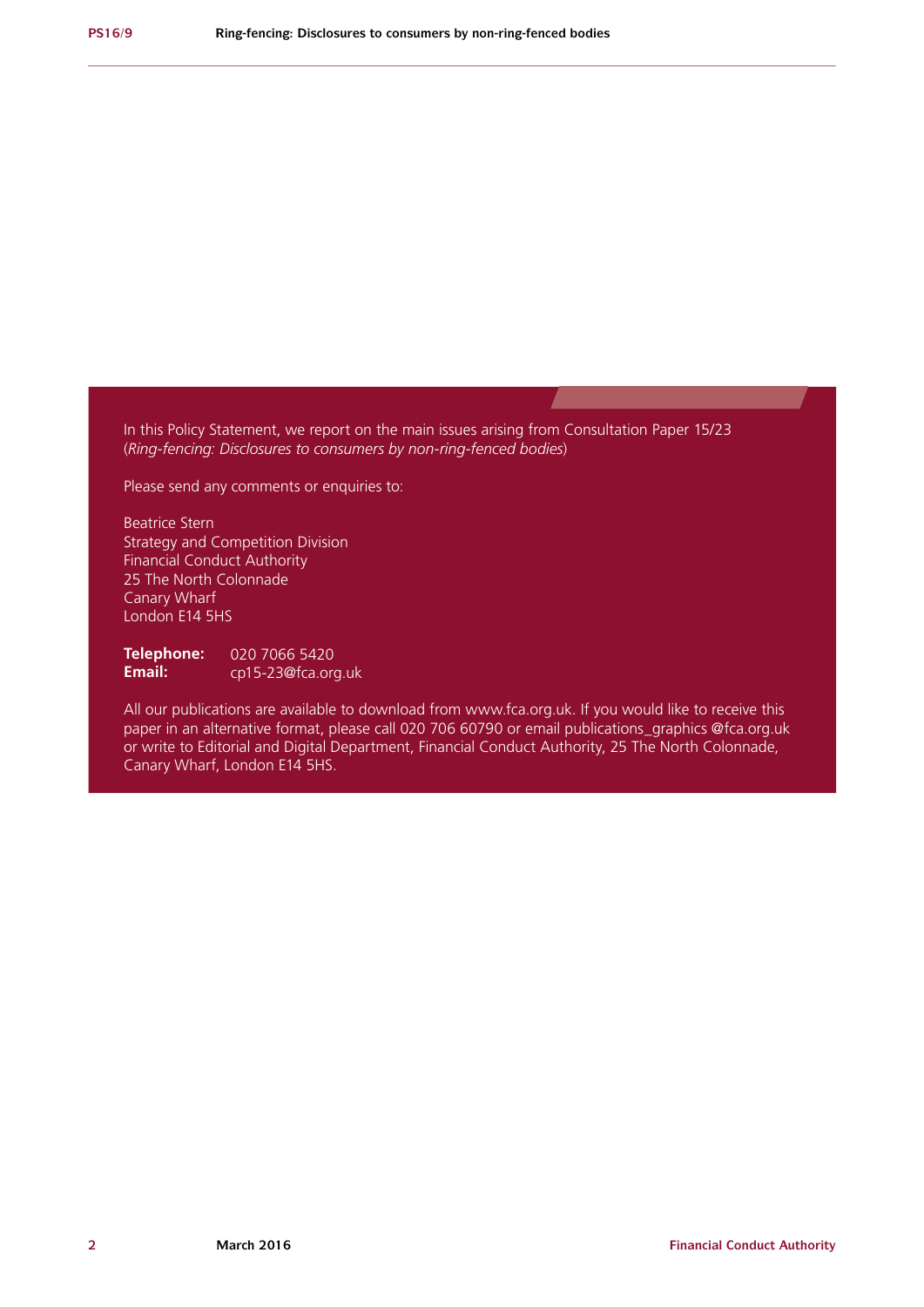# **Abbreviations used in this paper**

| <b>BBA</b>   | <b>British Bankers Association</b>      |
|--------------|-----------------------------------------|
| <b>BCOBS</b> | Banking: Conduct of Business Sourcebook |
| <b>CBA</b>   | Cost Benefit Analysis                   |
| <b>EEA</b>   | European Economic Area                  |
| <b>FCA</b>   | <b>Financial Conduct Authority</b>      |
| <b>FSMA</b>  | Financial Services and Markets Act 2000 |
| <b>NRFB</b>  | Non-ring-fenced body                    |
| <b>PRA</b>   | <b>Prudential Regulation Authority</b>  |
| <b>RFB</b>   | Ring-fenced body                        |
| <b>RFTS</b>  | Ring Fencing Transfer Scheme            |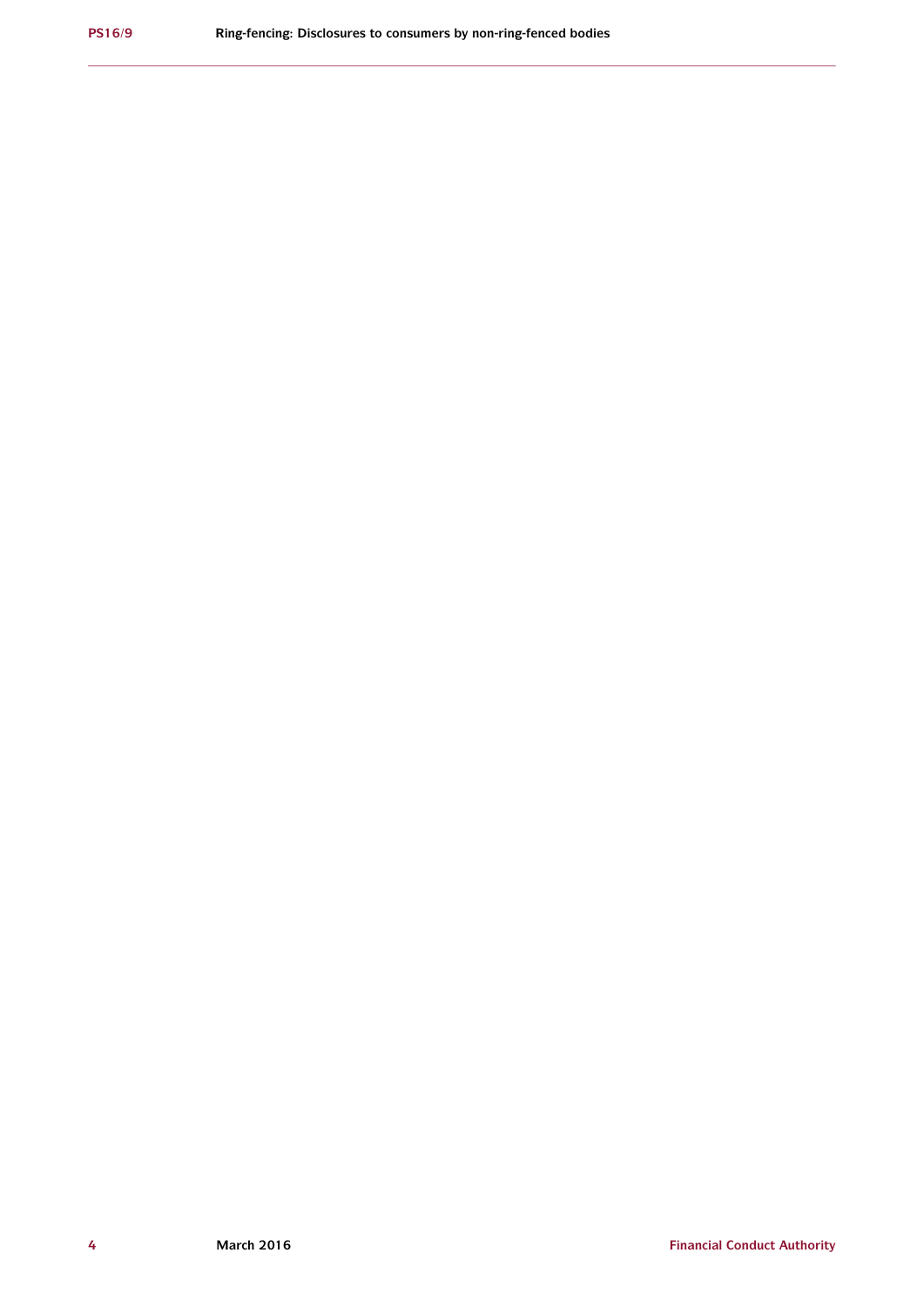# **1. Overview**

#### **Introduction**

- **1.1** The Financial Services (Banking Reform) Act 2013<sup>1</sup> (the Banking Reform Act) inserted provisions into the Financial Services and Markets Act 2000 (FSMA) to establish a ring-fencing regime. This will apply to the largest UK banking groups. The Government has announced an intended start date for the regime of 1 January 2019. The legislation aims to isolate retail banking activities from investment banking activities within those groups. The core objective is to reduce the likelihood of disruption to key retail services by insulating ring-fenced bodies (RFBs) from risks arising elsewhere in their own groups or in the wider financial system.
- **1.2** As part of the ring-fencing regime, the Financial Conduct Authority (FCA) is reguired by law to make rules about information that a non-ring-fenced body (NRFB) must provide to individuals who hold an account with them, or apply to open an account. Broadly, from the introduction of the regime, only individuals with financial assets<sup>2</sup> of at least £250,000 will be entitled to do so.3
- **1.3** An NRFB is a deposit-taker that is not an RFB, nor a deposit-taker that has been exempted from ring-fencing. In other words, an NRFB is a deposit-taker that is not an RFB, but is part of a corporate group that contains an RFB.
- **1.4** In July, we consulted, in CP15/23, on draft rules. This Policy Statement (PS) summarises the feedback we received and sets – as near-final – the rules we propose to make later in the year.

#### **Who do these rules affect?**

- **1.5** This PS will primarily be of interest to banking groups that will be required by FSMA to ringfence their core activities.4
- **1.6** The Banking Reform Act provides that the regulated activity of accepting deposits is a core activity that banking groups must place into RFBs. However, accepting deposits is only a core activity where the deposit concerned is a 'core deposit'. In the Financial Services and Markets Act 2000 (Ring-fenced Bodies and Core Activities) Order 2014 (the RFB Order), the Treasury provides that all deposits held with UK deposit-takers are core deposits unless one or more of the account holders is:
	- **•** an individual with assets (money and transferable securities) of at least £250,000 who, on

www.legislation.gov.uk/ukpga/2013/33/contents/enacted.

<sup>2</sup> Money and transferable securities.

<sup>3</sup> It should be noted that these customers can do their banking, in whole or in part, within the RFB.

<sup>4</sup> Deposit-taking and the provision of overdrafts.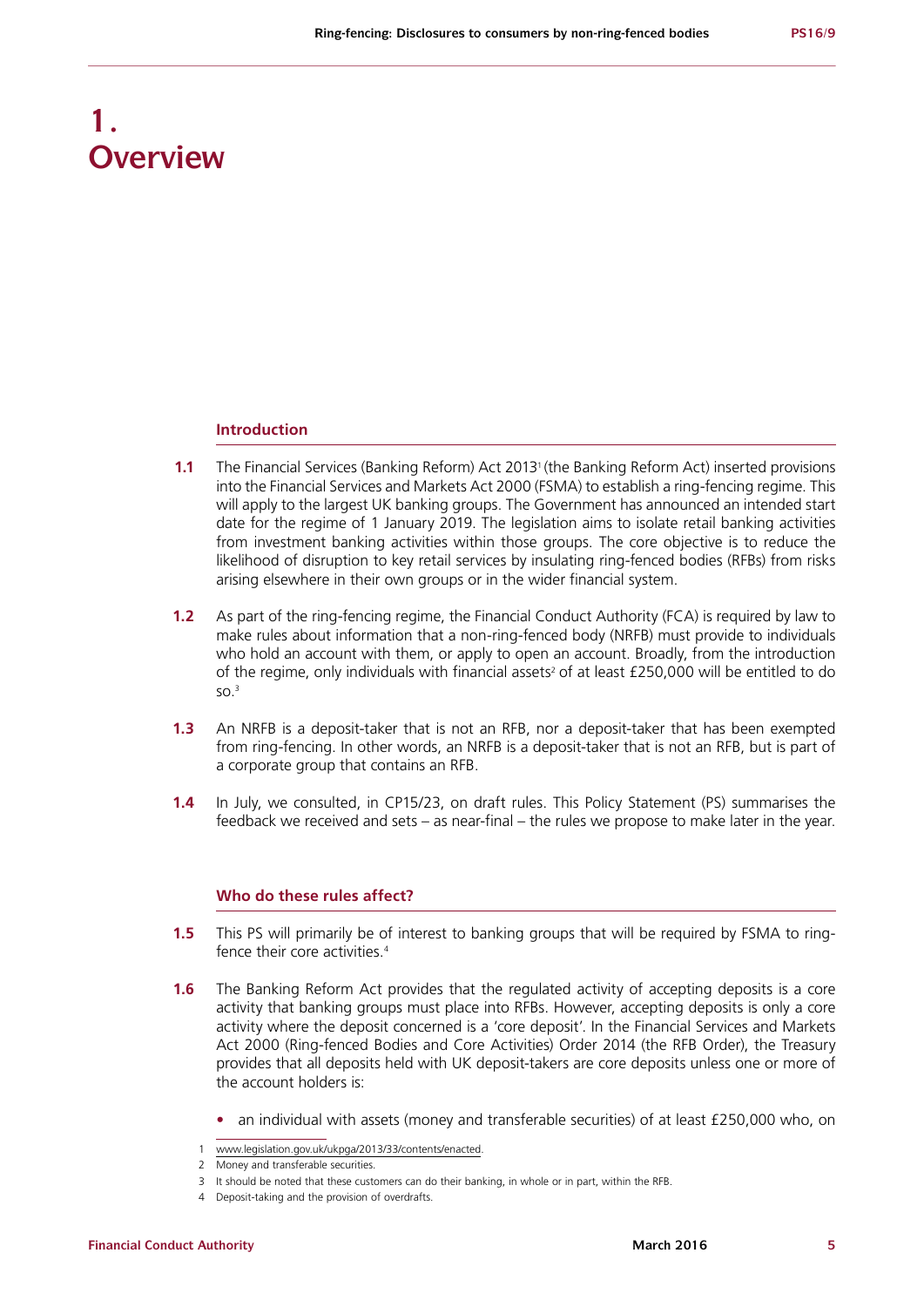this basis, has declared to the firm that he or she is an eligible individua

- a qualifying medium- or large-sized organisation (including a company or partnership)<sup>5</sup>
- **•** a charitable organisation with a gross income of more than a specified amoun
- **•** an entity or organisation in the same group as a qualifying medium- or large-sized company/ partnership or charitable organisation as above, or
- **•** a financial institutio
- **1.7** Certain banking groups will be exempt from this requirement for example, secondary legislation specifies that there is a 'core deposits level condition'. Broadly, a banking group is not caught if it does not hold core deposits of more than £25 billion.
- **1.8** The RFB Order requires us to make rules obliging firms to send the disclosure described in this PS to individuals rather than, for example, companies that bank with an NRFB. So these rules will affect individual recipients.

#### **Is this of interest to consumers?**

**1.9** This PS will be of interest to consumers who will be eligible to hold accounts with an NRFB.

#### **Context**

- **1.10** The RFB Order<sup>6</sup> requires the FCA to make rules on information to be provided to certain individuals who hold or apply to open an account with an NRFB.
- **1.11** The near-final rules in this paper aim to advance our consumer protection objective by helping those affected to make informed financial decisions.

#### **Summary of feedback and our response**

- **1.12** We received seven responses to our consultation, mainly from the banking groups that will be impacted by the changes.
- **1.13** We are grateful for the feedback received and thank all those who responded. We have carefully considered the responses that we received before deciding on our policy approach and near-final rules.

<sup>5</sup> The ring-fencing secondary legislation provides that a medium- or large-sized company or partnership for this purpose is an organisation that meets one or more of the following criteria:

<sup>•</sup> has a turnover of not less than £6.5 million

<sup>•</sup> has a balance sheet total of not less than £3.26 million

<sup>•</sup> has no fewer than 50 employees

<sup>6</sup> www.legislation.gov.uk/ukdsi/2014/9780111117118.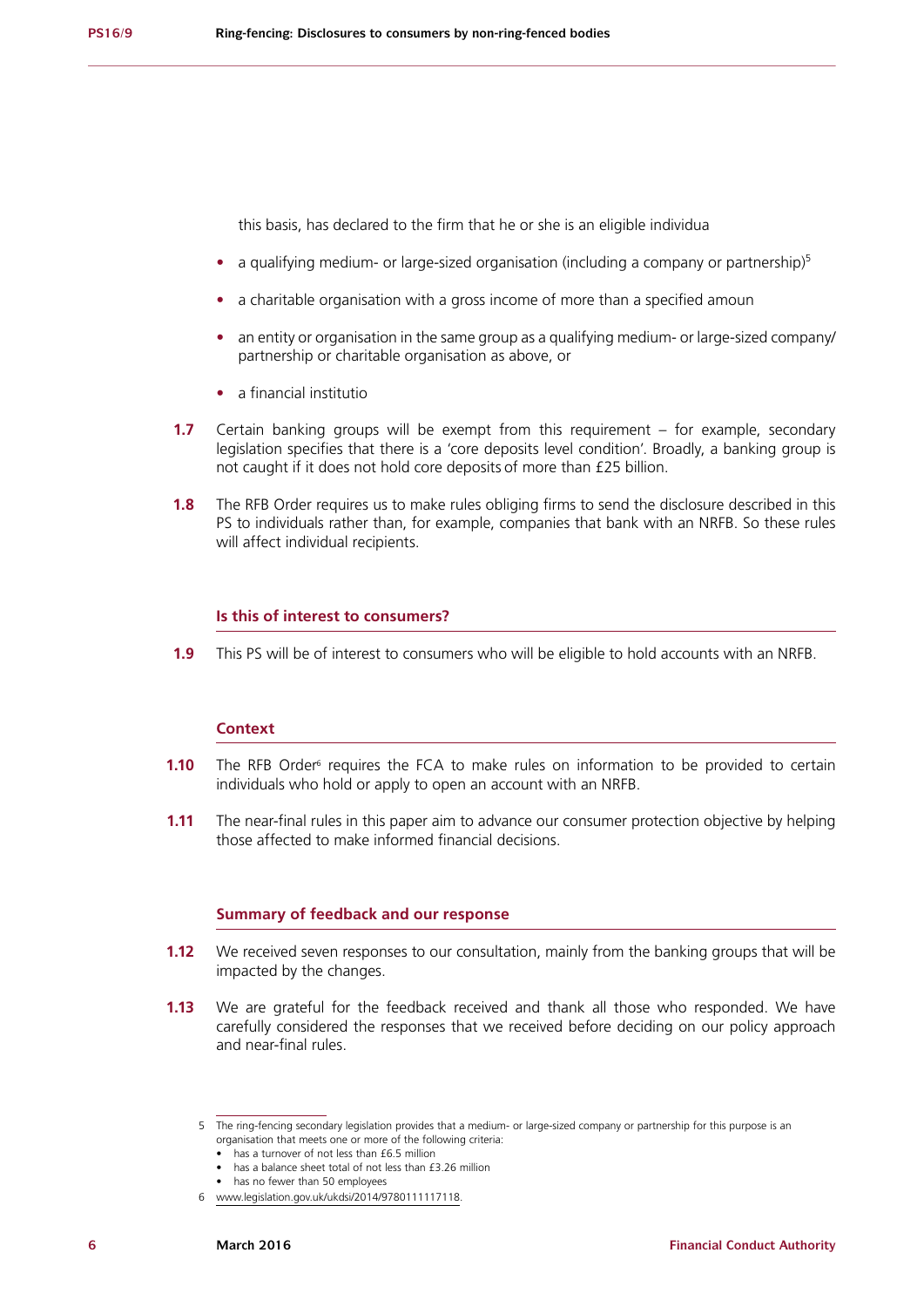**1.14** Respondents were generally positive about our proposals and we are proceeding with most of the proposed rules with one material amendment, covered in more detail later in this paper.

#### **Next steps**

#### **What do you need to do next?**

- **1.15** We expect to make the rules described in this PS later this year. Publishing them as near-final now will allow banks enough time to ensure they are aware of their obligations before they implement their Ring Fencing Transfer Schemes (RFTS).<sup>7</sup>
- **1.16** The final rules will be brought into force later this year, but will not bite on a bank until the period immediately preceding its own structural separation, and the disclosure does not have to be sent until that bank expects to receive a declaration of eligibility from a customer.

#### **Equality and diversity considerations**

- **1.17** Our initial assessment, as set out in CP15/23, was that our proposals did not raise any concerns with regard to equality and diversity issues. We welcomed any input that respondents had on this issue.
- **1.18** We did not receive any comments during the consultation process that contradicted our initial assessment.

<sup>7</sup> Transfers of business under Part VII of FSMA for the specific purpose of meeting ring fencing requirements and applications for authorisations by firms.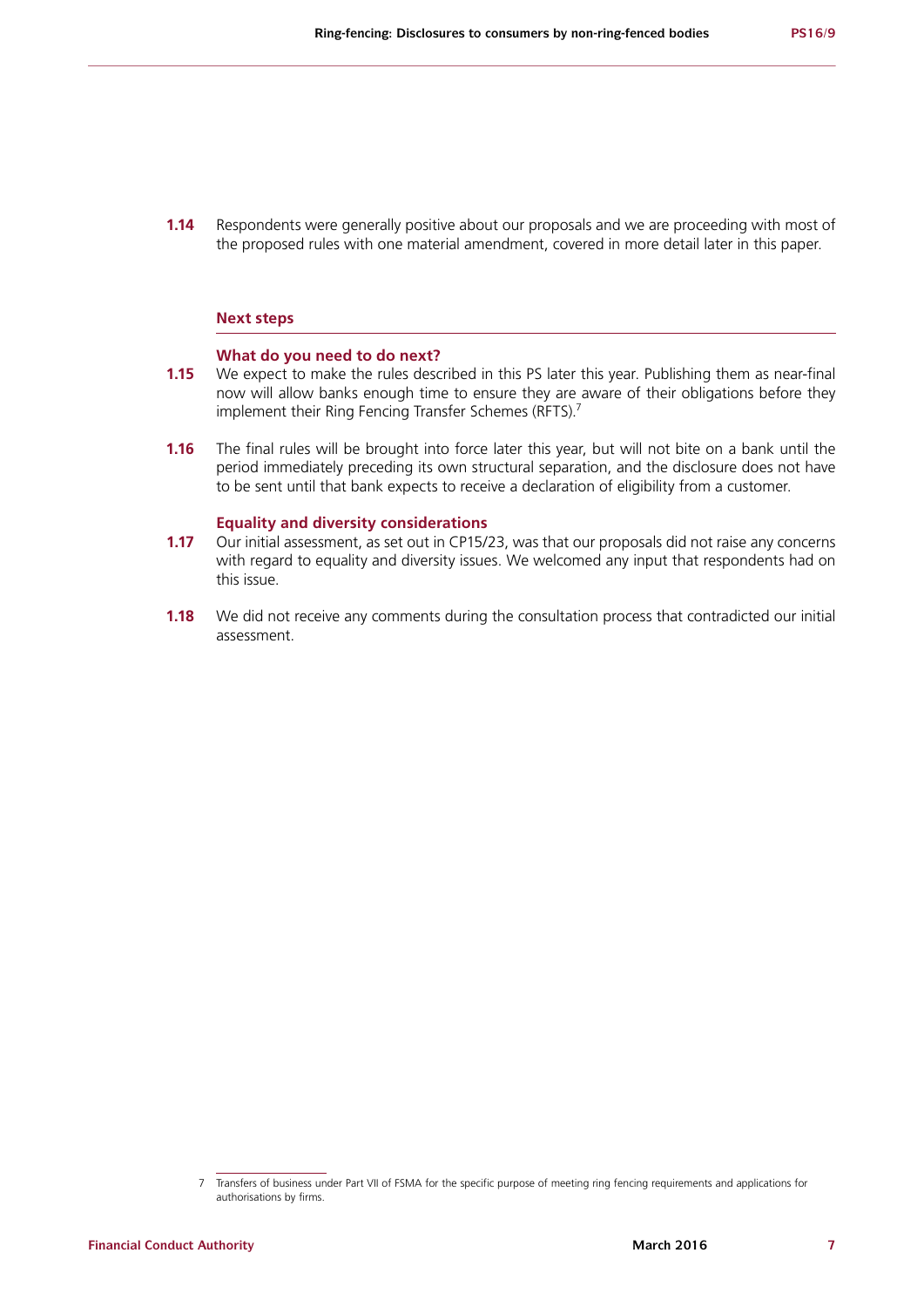# **2. Disclosures to consumers by non-ring-fenced banks**

**2.1** In this chapter, we summarise and respond to the feedback received to the proposed new rules set out in CP15/23 that will require NRFBs to provide information to certain customers about their activities and ring-fencing in general.

#### **Feedback and our response**

#### **Overall approach**

- **2.2** In CP15/23, we explained that the RFB Order puts the FCA under a duty to make rules to provide for the disclosure of relevant information to individuals who are, or who seek to become, account holders with NRFBs.
- **2.3** We proposed going slightly beyond our statutory duty regarding the timing and content of the disclosure, by requiring the NRFB to: provide some contextual information in addition to the information specified in the legislation; provide the information, in many cases, before it becomes an NRFB; and publish the information on their website<sup>8</sup>.
- **2.4** We did not, however, propose to impose any corresponding disclosure requirements on banks that are not subject to the ring-fencing regime, even though some of them may undertake the broader range of activities open to NRFBs.
- **2.5** We asked:

#### *Q1: Do you agree that disclosure obligations should not be imposed on firms that carry out the same activities as NRFBs but fall outside of the ring-fencing regime?*

**2.6** Two of the banks proposed that we apply the disclosure requirements to banks that carry out the same activities as NRFBs but fall outside the ring-fencing regime (e.g. UK branches of international banks and the smaller UK banks).

#### **Our response**

We do not propose to impose any corresponding disclosure requirements on banks that are not subject to the ring-fencing regime, even though some of them may undertake the broader range of activities open to NRFBs. Any

<sup>8</sup> See paragraph 2.24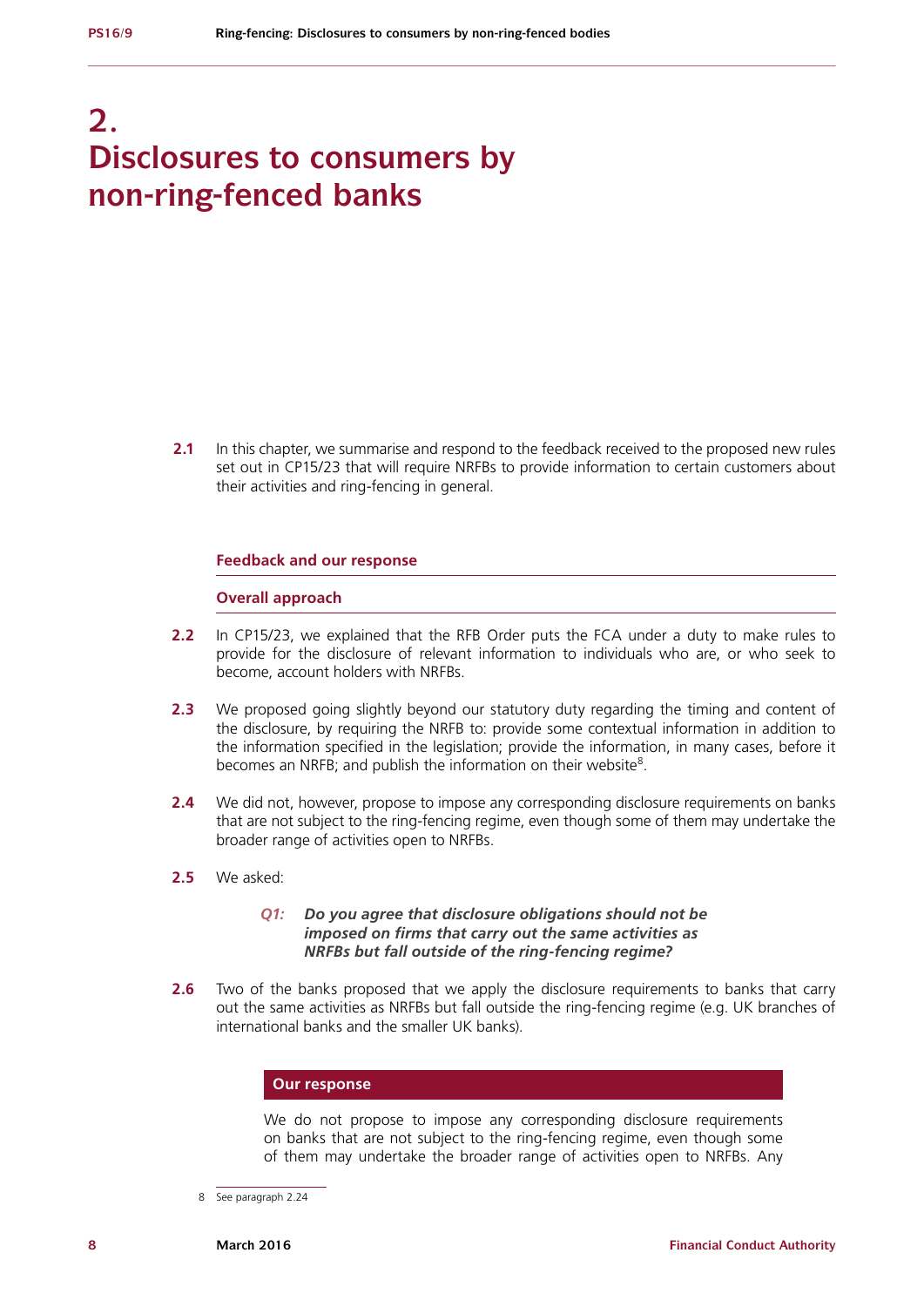requirement on exempted banks with investment activities to provide similar information to their customers would not be in keeping with the aims of the ring-fencing legislation<sup>9</sup> and would be disproportionate gold-plating.

#### **What information must be provided**

- **2.7** In CP15/23, we proposed that the disclosure should be comprised of two parts. Firstly, we expect NRFBs to provide consumers with a scene-setting narrative that helps them understand the implications of banking with an NRFB in a banking group with an RFB. NRFBs should include in this short explanation information that briefly explains the purpose of ring-fencing and the significance of not being ring-fenced. We expect the NRFB to provide a summary, in plain and intelligible language of:
	- **•** the purpose of ring-fencing, which should include a brief explanation of the insulation of ring-fenced banks from certain financial risks; an
	- **•** the key risks to which an NRFB may be exposed, including an explanation that the significance of not being ring-fenced is to be allowed to run risks to which an RFB is not allowed to expose itself
- **2.8** To avoid the provision of too much information and to avoid unnecessary complexity, we are only imposing information requirements that help consumers to understand the implications of banking with an NRFB and are likely to be particularly relevant to a decision to place a deposit with an NRFB.
- **2.9** Secondly, the NRFB should provide descriptions of:
	- **•** any excluded activity the NRFB is carrying on, and
	- **•** any prohibited action the NRFB has taken
- **2.10** 'Prohibited', in this context, refers to actions that are prohibited within an RFB but allowed within an NRFB. The fact that these actions are permitted within the NRFB should form part of the explanation given.
- **2.11** We explained that this information should be high level and generic in nature and should be communicated in plain and intelligible language.
- **2.12** We asked:

#### *Q2: Do you agree that the information provided on excluded activities and prohibited actions should be high level and generic in nature, and do you have any comments on our proposal to require NRFBs to provide a scene-setting narrative on ring-fencing?*

**2.13** Two respondents suggested that the description required was too prescriptive and detailed and that only an overview should be required. Those respondents also suggested that the

<sup>9</sup> Section 142H(4) FSMA, as inserted by the Banking Reform Act: www.legislation.gov.uk/ukpga/2013/33/part/1/enacted.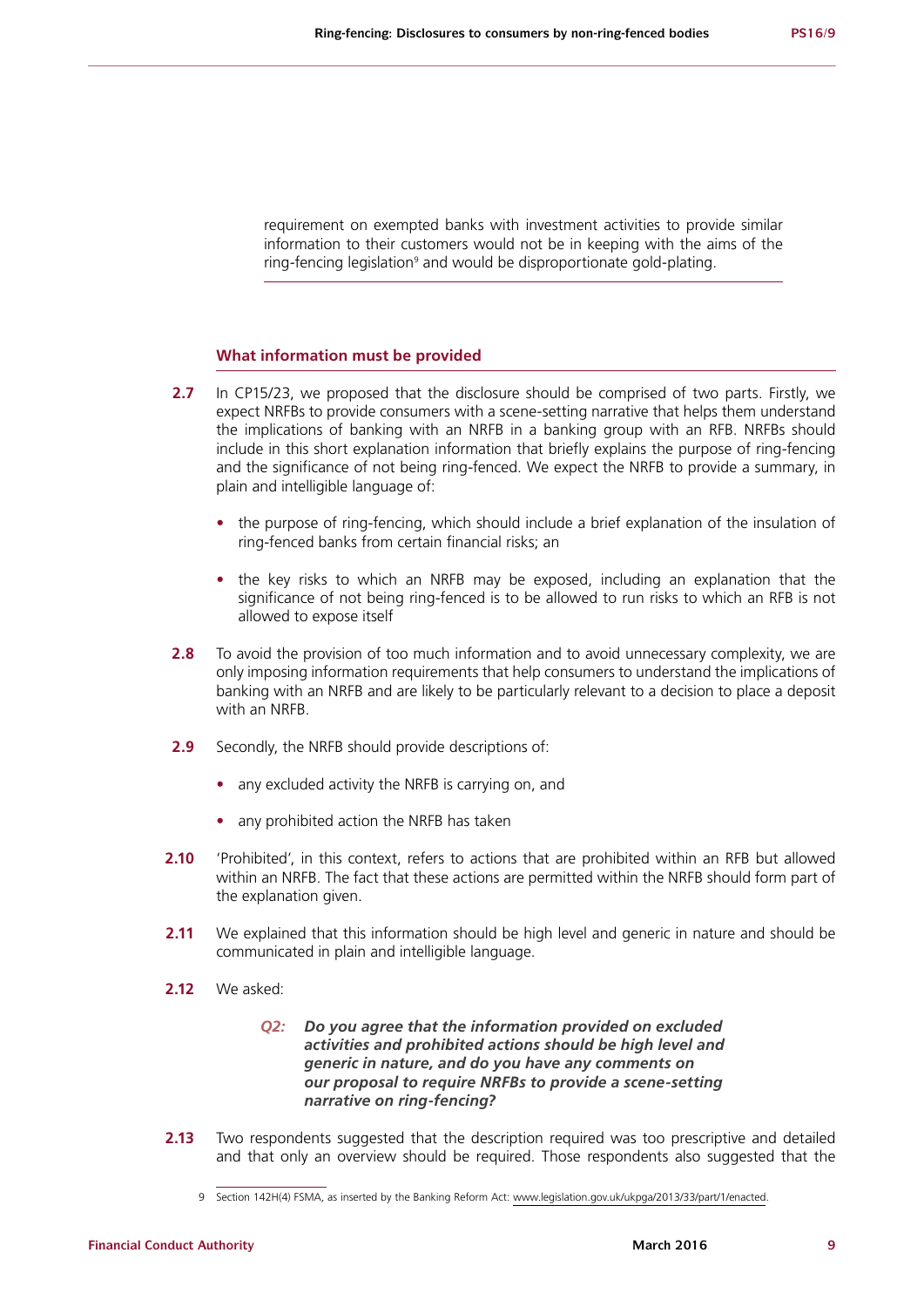requirement to describe the potential risks of banking might not be factually accurate and would, in fact, be defined by the reference to the excluded and prohibited activities that the NRFB may undertake.

#### **Our response**

We intend to proceed with the rules as drafted which, in relation to the descriptions of excluded activities and prohibited actions, mirror the requirements placed on the FCA under the RFB Order.<sup>10</sup> In addition, we would draw banks' attention to the guidance in 4.3.7 G (2) of our rules, which states that it is not necessary for the descriptions to be an exhaustive list of every excluded activity or prohibited action, provided it is sufficient to enable the customer to make an informed decision about whether to bank with the NRFB.

Moreover, the language set out in the guidance connected to the requirement to provide a summary of the purpose of the ring-fencing regime and the key risks, as set out in CP15/23 4.3.7 G (1), mirrors the Government's explanation in the Treasury's explanatory note to the Banking Reform  $Act^{11}$ , which states '…the Act makes provision for the separation of the banking activities on which households and small businesses depend from wholesale or investment banking activities which may involve a greater degree of risk and expose an entity undertaking them to financial problems arising elsewhere in the global financial system'. We think that maintaining consistent terminology is important and serves to provide clear instructions to the banks about how to ensure their communications contain the most useful information.

#### **To whom the information must be provided**

- **2.14** In CP15/23, we explained that the information should be provided to eligible individuals (individuals with financial assets of at least £250,000) who elect to continue to hold or to open an account with the NRFB.
- **2.15** We asked:

#### *Q3: Do you agree that there should be no requirement to provide information to other categories of depositors that are entitled to hold an account with an NRFB?*

**2.16** A number of points were raised in the responses received which question the underlying definition of an 'eligible individual', including whether the legislation applies in certain circumstances to deposit-takers outside the European Economic Area (EEA).

<sup>10</sup> The FSMA 2000 (Ring-fenced Bodies and Core Activities) Order 2014 Article 14 (2).

<sup>11</sup> The Financial Services (Banking Reform Act) 2013 paragraph 10.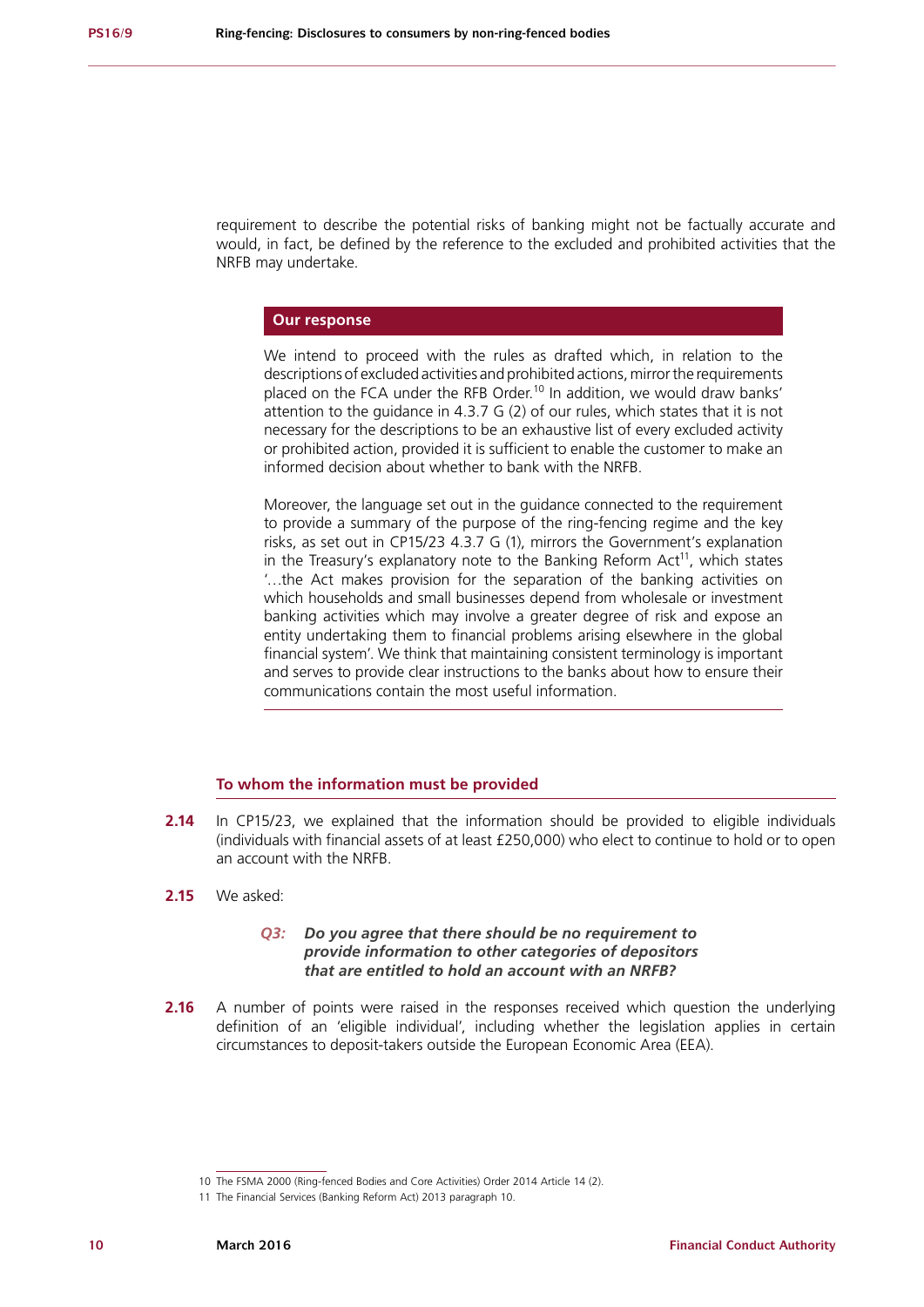#### **Our response**

The definition used is driven by the definition used in the underlying Order.<sup>12</sup> Issues that relate to the scope of the underlying statutory instrument are a matter for the Treasury. The Treasury is aware of these issues.

#### **When the information must be provided**

- **2.17** We explained in CP15/23 when the disclosure should be provided to individuals that an NRFB anticipates will become eligible to hold an account with the  $NRFB^{13}$ . For these individuals the information must be sent in good time before they become eligible in relation to the NRFB. We expect that in many cases this will be before the firm becomes an NRFB.
- **2.18** The rules also reflect the legislation provisions, which outline two types of situations in which information must be provided to individuals by NRFBs:
	- when an individual has applied to open an account with an NRFB, including a joint account, or
	- **•** when an individual is an account holder with an NRFB, including a joint account holder
- **2.19** These requirements are intended to ensure the consumer can have the opportunity to take the information into account when making a decision about whether to place a deposit with the NRFB. As such, it is necessary that he/she receives the information sufficiently early in the process.
- **2.20** We asked:

#### *Q4: Do you have any comments on these requirements regarding when the information must be provided to individuals, in particular on the proposal that in many cases the information is to be provided before the firm becomes an NRFB?*

**2.21** A number of issues were raised relating to this question. Firstly, we were asked if it would be permissible for banks to begin their communications to customers as early as spring 2016. We were also asked to confirm that the earliest point at which a firm could become an NRFB is 1 January 2019.

#### **Our response**

Our rules will come into force later this year. This will enable firms to send information to consumers at a suitable time. Firms should also be aware of the response below in relation to a suitable time.

<sup>12</sup> Article 9 of the FSMA 2000 (Ring-fenced Bodies and Core Activities) Order 2014.

<sup>13</sup> Proposed BCOBS 4.3.4 R.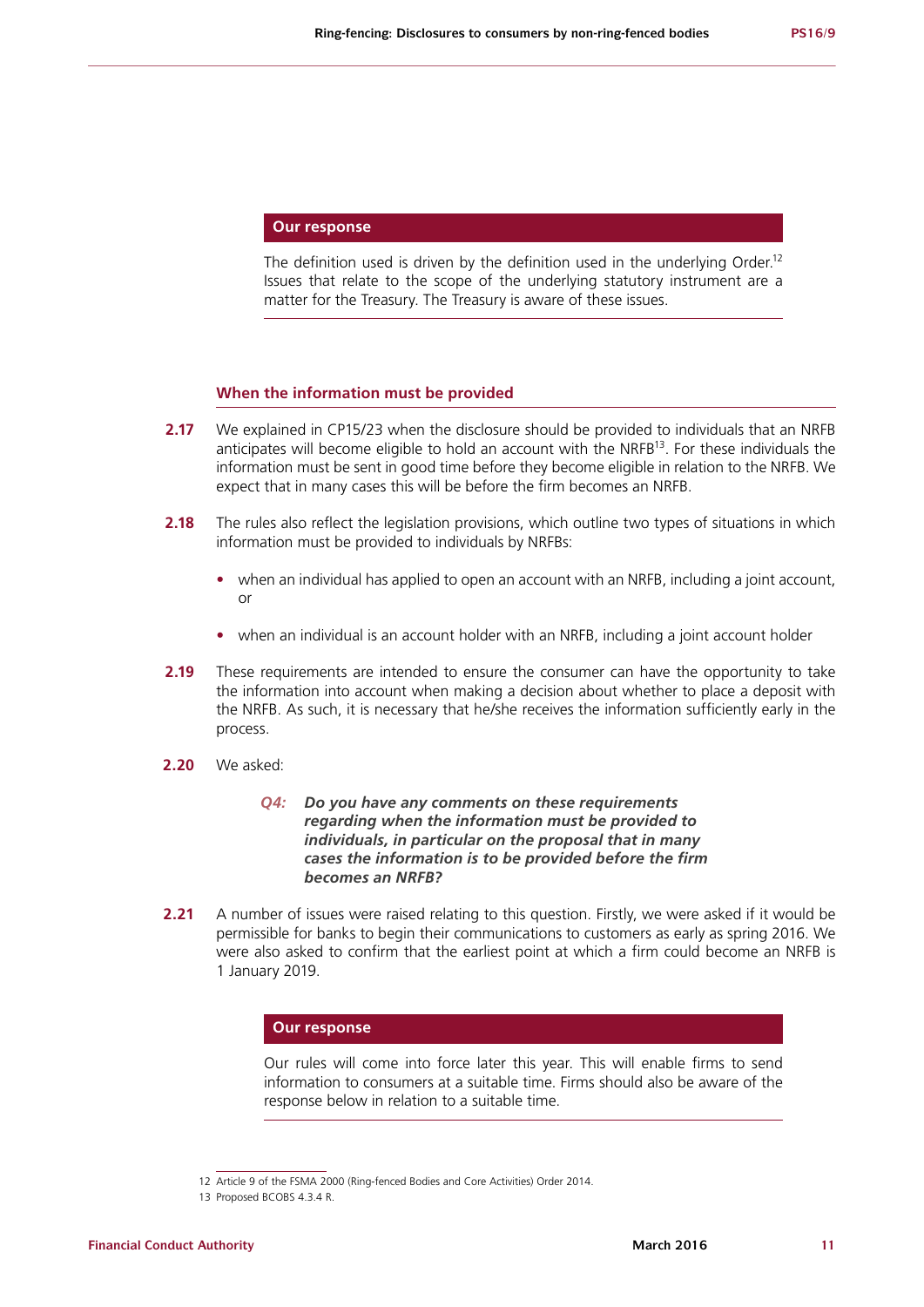**2.22** Secondly, we were asked by one respondent to amend 4.3.4 (1) R so that it is clearer. We stated in CP15/23 that, where an NRFB contemplates it may receive a declaration from an individual (that he or she meets the criteria to hold an account with the NRFB), or the NRFB proposes to accept such a declaration, the NRFB must send the information to these individuals.

#### **Our response**

Ensuring that customers receive the information in good time, to allow them to make an informed choice about where they deposit their money, is fundamental to our proposals. In order to provide more clarity to the banks, we have amended the rule to provide more certainty: instead of 'contemplates it may receive', it now reads 'contemplates it is likely to receive'.

#### **How the information must be provided**

- **2.23** In CP15/23, we stated that the information must be communicated by NRFBs:
	- **•** in written form
	- **•** in a manner and via a channel that ensures the document and its content are likely to come to the attention of the individual to whom it is addressed, and
	- **•** in language that is clear, fair, not misleading, and intelligible, having regard to the category of consumers to which it is addressed
- **2.24** Additionally, we proposed to require NRFBs to publish the information given to individuals on their websites and to keep this information up to date. We believe this will be beneficial to consumers, as this information will allow any depositor to access the key information about an NRFB that should be known before deciding where to place a deposit. The public availability of this information may help customers to make an informed decision when considering which banking group to choose.
- **2.25** We asked:

#### *Q5: Do you have any comments on how information should be provided to consumers, including the stipulation that the information must be provided online?*

**2.26** Two of the respondents asked whether, if the NRFB decides not to offer deposit-taking services to eligible individuals, they would still be required to publish information on their website.

#### **Our response**

If the NRFB does not have any relevant consumers within its client base, it will not be required to send information to individuals, and will therefore not be required to publish the information on its website.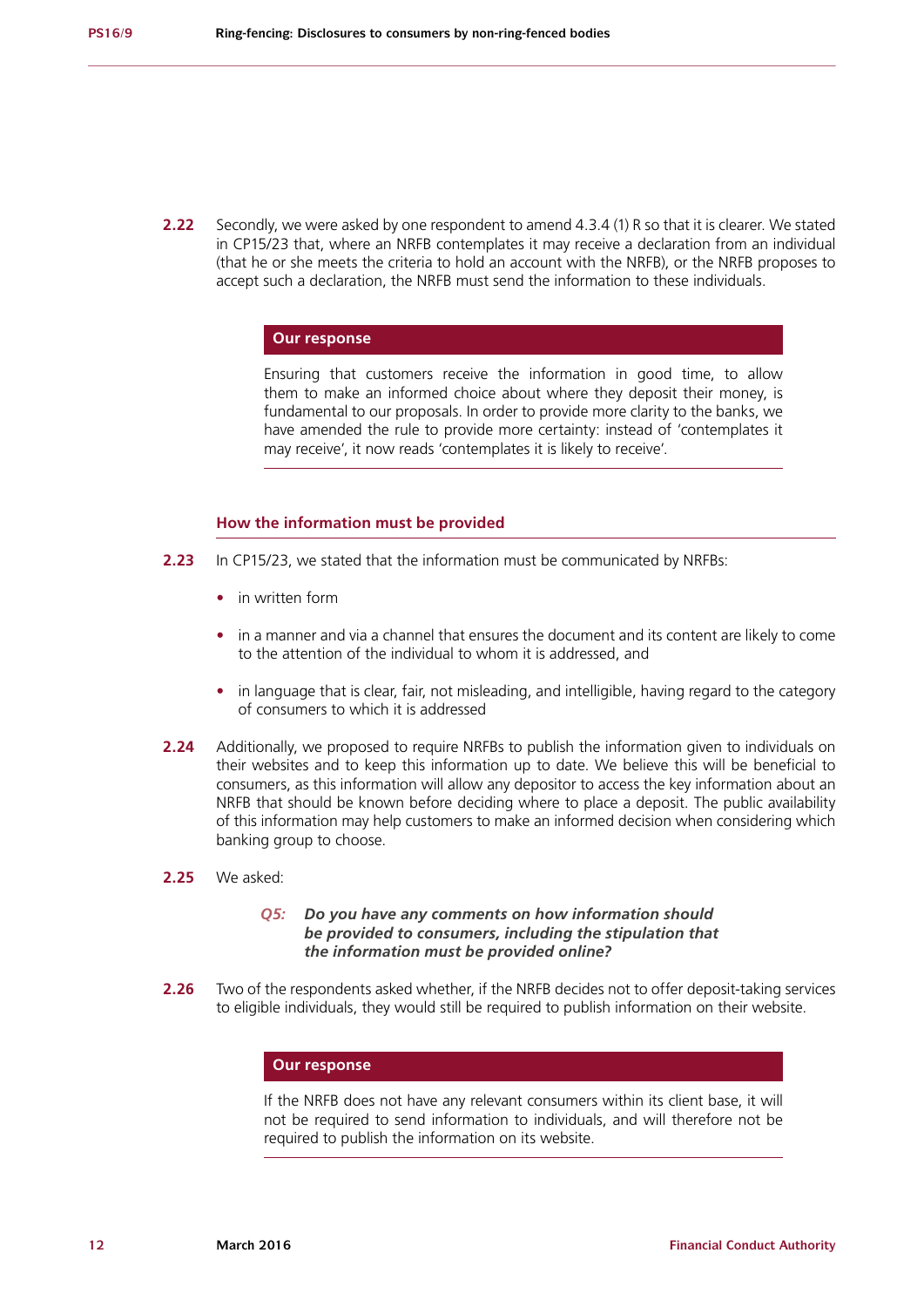#### **Implications of ring-fencing for other FCA rules**

- **2.27** In Chapter 4 of CP15/23, we stated that, other than the disclosure obligation proposed, we did not expect that it would be necessary to propose material changes to our Handbook in light of ring-fencing. Existing FCA rules already cover the potential customer and conduct implications of ring-fencing.
- **2.28** We asked:
	- *Q6: Do you agree that we should not introduce any further material changes to the FCA Handbook other than those required for the disclosure? If you disagree, please specify the change or changes that you think are necessary.*
- **2.29** A number of respondents argued that they would like the Treasury or the FCA to mount a centralised communications campaign to explain the changes that ring-fencing will bring to the UK banking industry.

#### **Our response**

We will continue to engage with firms, the Treasury and the Prudential Regulation Authority (PRA) on the question of communications. We do not intend, however, to provide a generic communication on ring-fencing for banks to distribute to their customers. Each banking group will need to develop a comprehensive communications strategy, reflecting its own distinctive way of implementing ringfencing, and communications with customers will need to be tailored accordingly.

Banks' own communications with account holders will, of course, be subject to existing rules governing communication – for example, those in BCOBS and the Payment Services Regulations.

#### **Other issues**

**2.30** The British Bankers Association (BBA) asked us to provide an in-principle statement as part of the RFTS approval process 'to the effect that, subject to execution, the FCA can be expected to hold to its position that banks meeting their statutory obligation to implement ring-fencing cannot be said to give rise to customer detriment'.

#### **Our response**

This has been considered as part of the consultation on 'Guidance on the FCA's approach to the implementation of ring-fencing and ring-fencing transfer schemes', which can be found at www.fca.org.uk/news/fg16-1-guidance-onthe-fcas-approach-to-the-implementation-of-ringfencing-and-ringfencingtransfer-schemes.

**2.31** We received one comment referring to the cost benefit analysis (CBA). That comment reflects the definitional point covered in 2.16 above.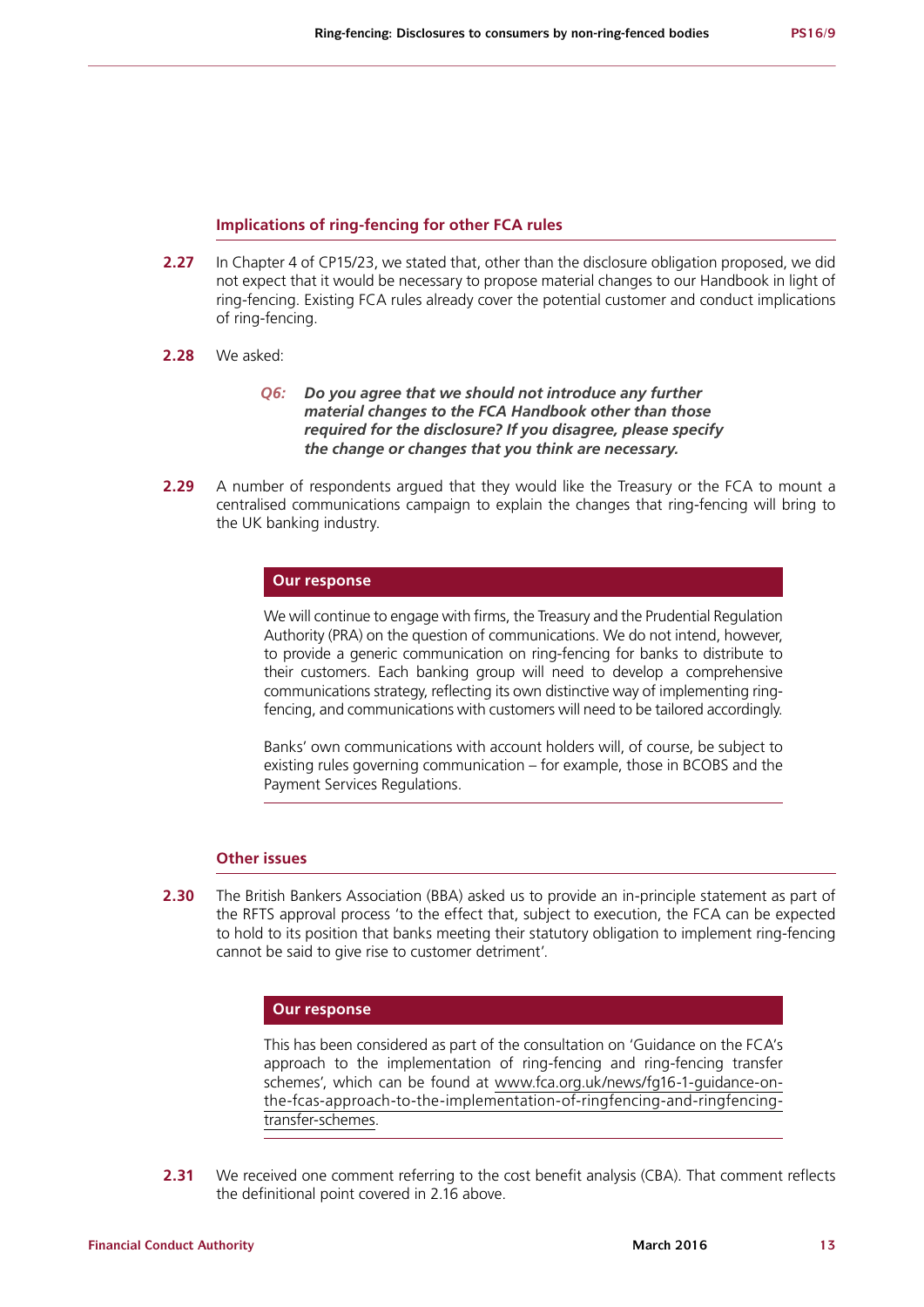# **Annex 1 List of non-confidential respondents**

- **1.** British Bankers Association
- **2.** Cheque and Credit Clearing Company
- **3.** Lloyds Banking Group
- **4.** Royal Bank of Scotland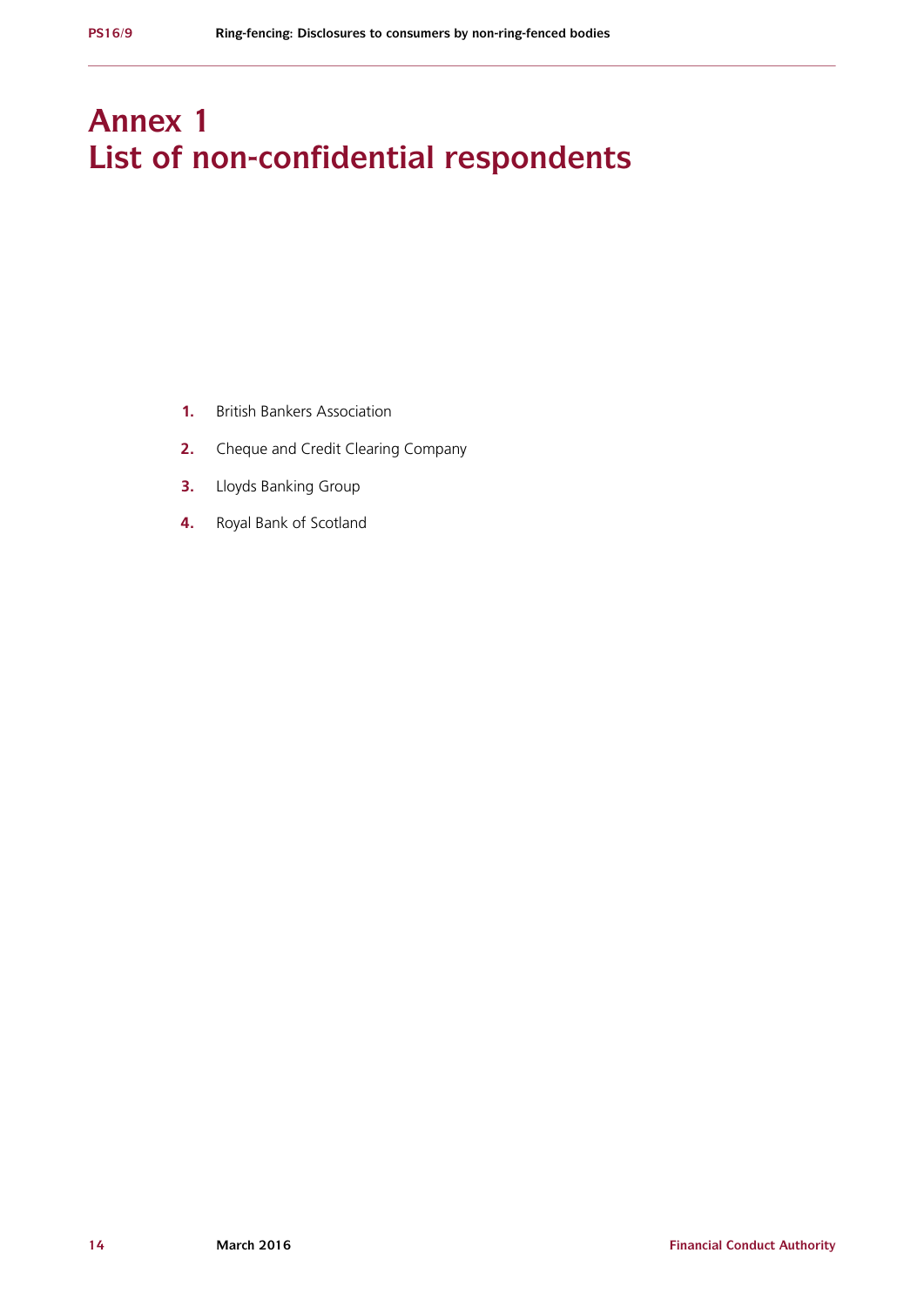# **Appendix 1 Made rules (legal instrument)**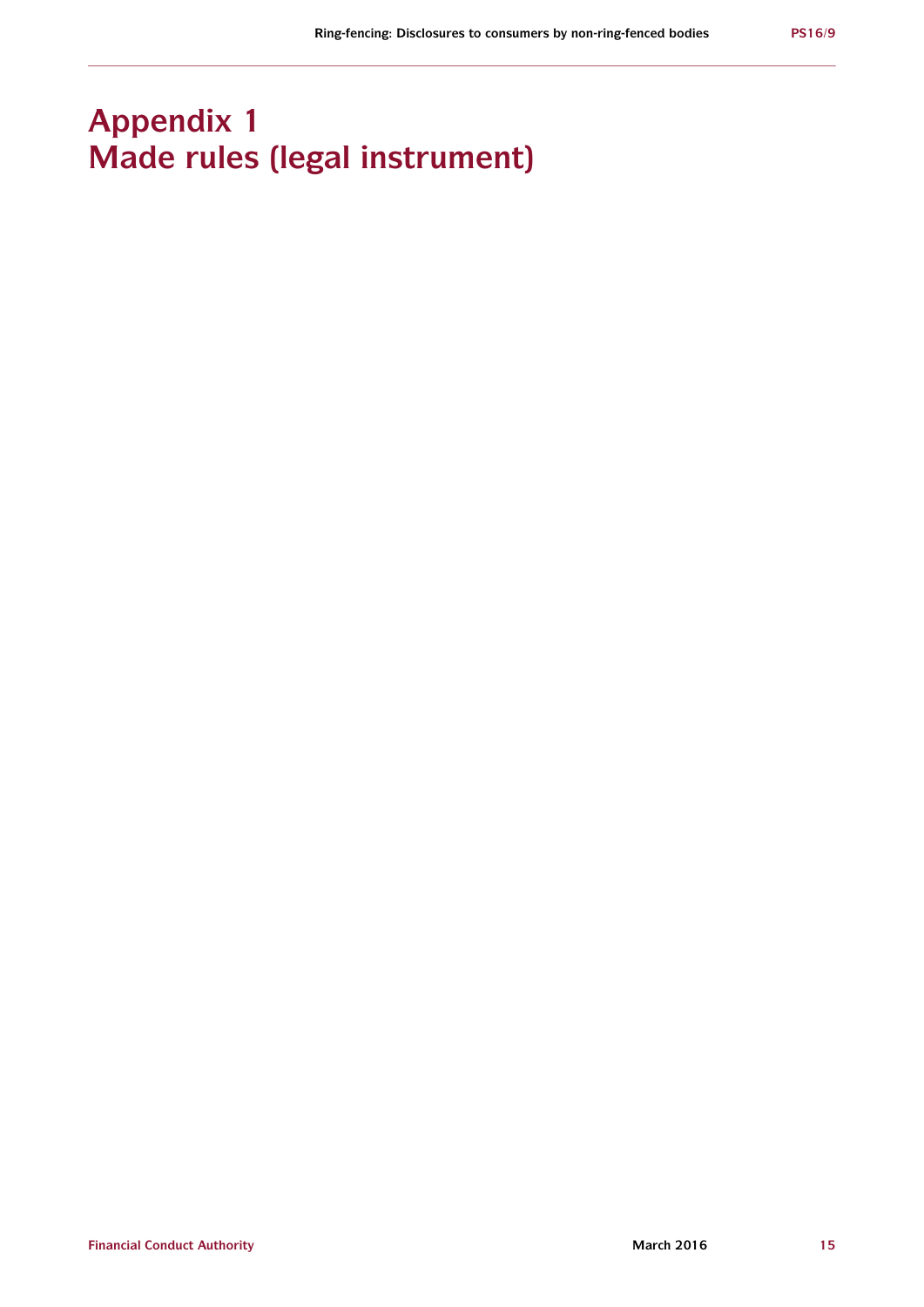# **BANKING: CONDUCT OF BUSINESS SOURCEBOOK (DISCLOSURE BY NON RING-FENCED BODIES) (AMENDMENT) INSTRUMENT 2016**

### **Powers exercised**

- A. The Financial Conduct Authority makes this instrument in the exercise of the following powers and related provisions in the Financial Services and Markets Act 2000 (the "Act"):
	- (1) section 137A (General rule-making power);
	- (2) section 137T (General supplementary powers); and
	- (3) section 139A (Guidance).
- B. The rule-making powers listed above are specified for the purpose of section 138G(2) (Rule-making instruments) of the Act.

### **Commencement**

C. This instrument comes into force on [1 April 2016].

## **Amendments to the FCA Handbook**

- D. The Glossary of definitions is amended in accordance with Annex A to this instrument.
- E. The Banking: Conduct of Business sourcebook (BCOBS) is amended in accordance with Annex B to this instrument.

### **Citation**

F. This instrument may be cited as the Banking: Conduct of Business Sourcebook (Disclosure by Non Ring-Fenced Bodies) (Amendment) Instrument 2016.

By order of the Board 17 March 2016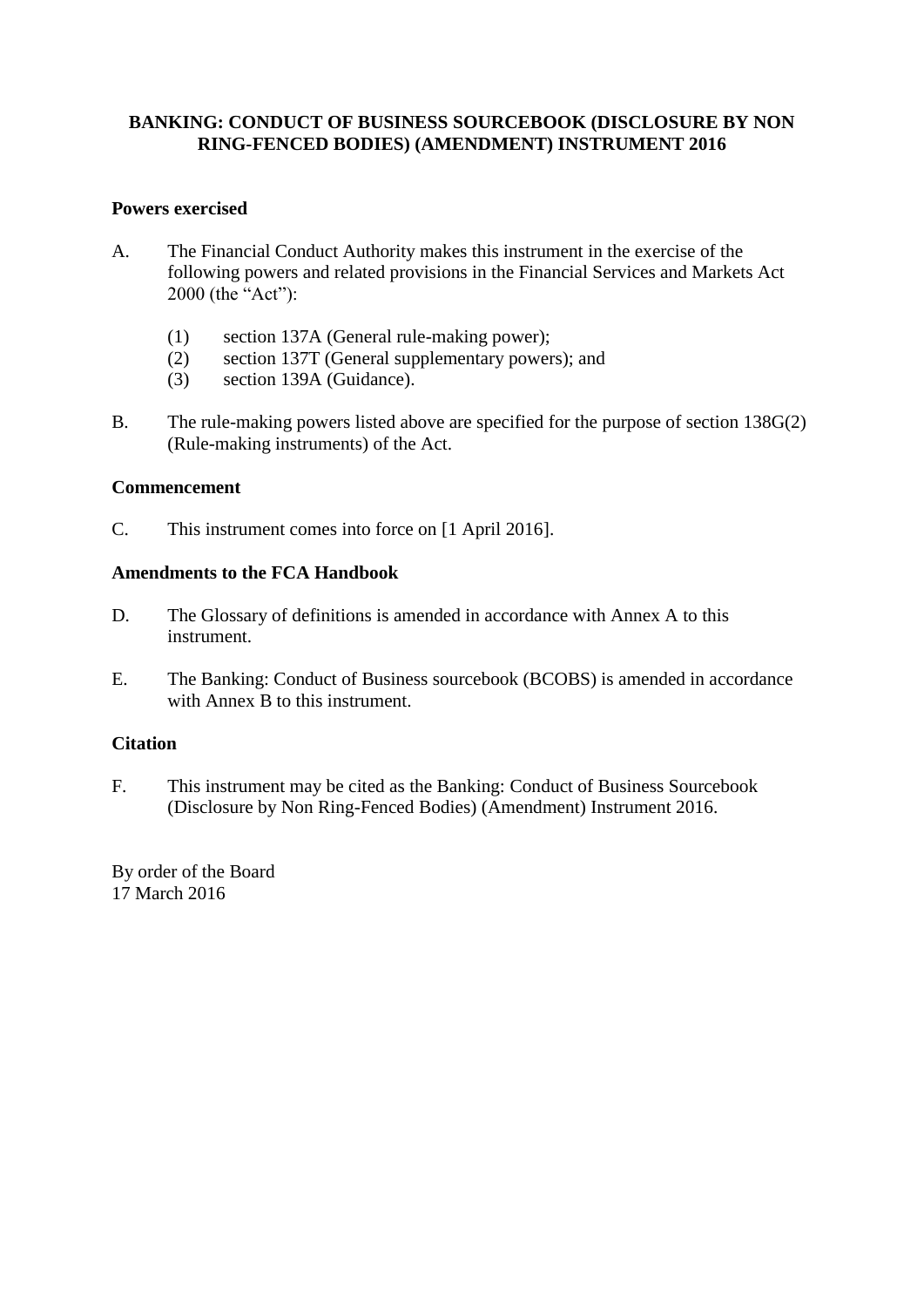# **Annex A**

# **Amendments to the Glossary of definitions**

Insert the following new definitions in the appropriate alphabetical position. The text is not underlined.

| confirming statement     | has the same meaning as in article $9(1)(b)(i)$ of the<br>Financial Services and Markets Act 2000 (Ring-fenced<br>Bodies and Core Activities) Order 2014. |
|--------------------------|-----------------------------------------------------------------------------------------------------------------------------------------------------------|
| eligible individual      | has the same meaning as in article 9 of the Financial<br>Services and Markets Act 2000 (Ring-fenced Bodies and<br>Core Activities) Order 2014.            |
| excluded activity        | an activity defined as an excluded activity in section 142D<br>of the <i>Act</i> or by an order made under that section.                                  |
| non ring-fenced body     | has the same meaning as in article $14(3)$ of the Financial<br>Services and Markets Act 2000 (Ring-fenced Bodies and<br>Core Activities) Order 2014.      |
| <i>prohibited action</i> | an action which a <i>ring-fenced body</i> is prohibited from<br>taking by an order made under section 142E of the Act.                                    |
| ring-fenced body         | has the same meaning as in section 142A of the Act.                                                                                                       |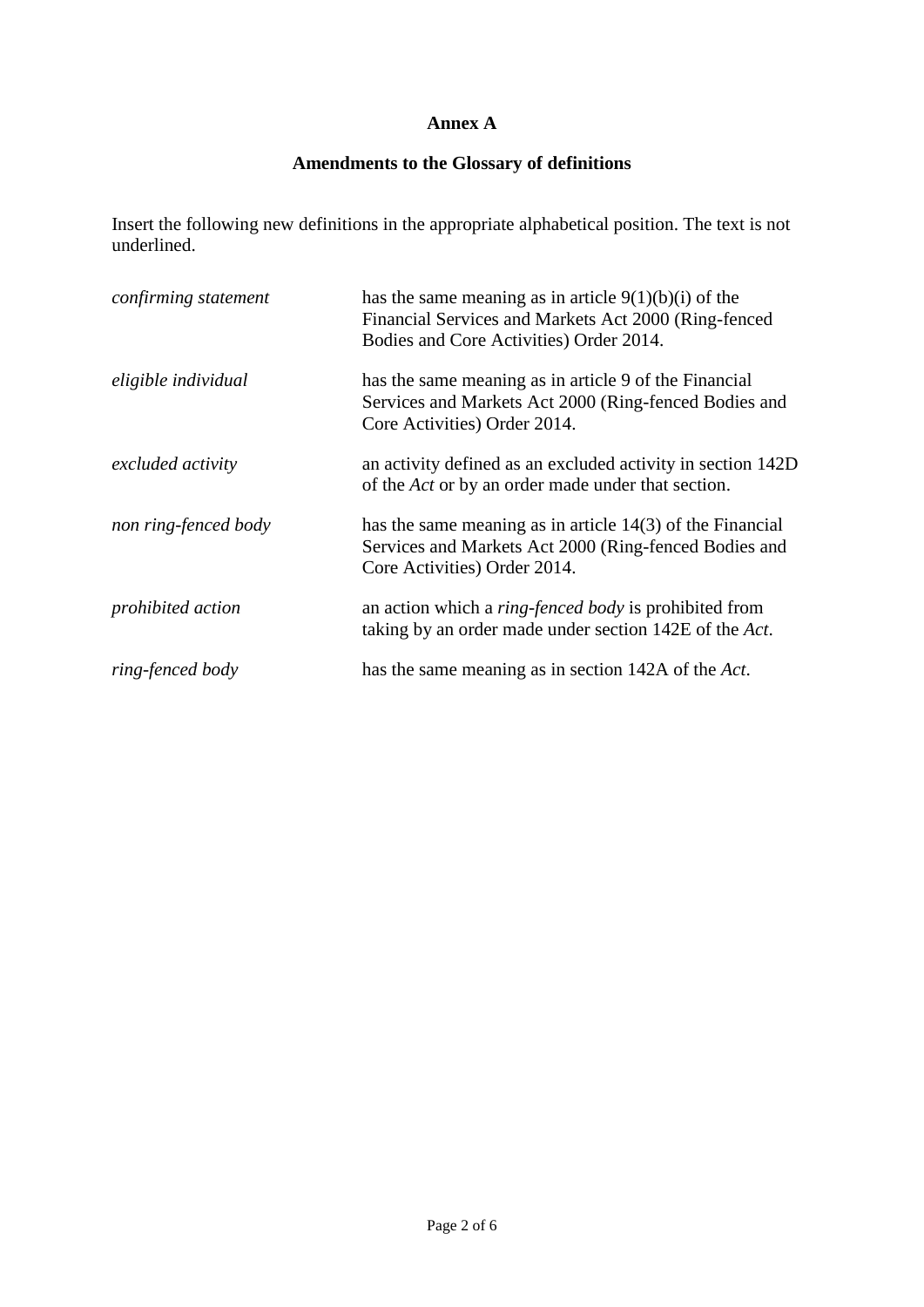# **Annex B**

## **Amendments to the Banking: Conduct of Business sourcebook (BCOBS)**

In this Annex, except where indicated otherwise, underlining indicates new text.

| 1.1               | <b>General application</b>                  |     |                                                                                                                                                                  |  |  |
|-------------------|---------------------------------------------|-----|------------------------------------------------------------------------------------------------------------------------------------------------------------------|--|--|
|                   | Limitations on the general application rule |     |                                                                                                                                                                  |  |  |
| 1.1.4             | R                                           | (1) | Chapters 2, 2A, 5 and 6 of <i>BCOBS</i> (except for <i>BCOBS</i> 5.1.11R to<br><i>BCOBS</i> 5.1.19R) and <i>BCOBS</i> 4.3 apply to <i>payment services</i> where |  |  |
| $\cdot\cdot\cdot$ |                                             |     | Parts 5 and 6 of the <i>Payment Services Regulations</i> apply.                                                                                                  |  |  |

Insert the following new section after BCOBS 4.2. The text is all new and is not underlined.

## **4.3 Information to be provided by a non ring-fenced body to individual account holders**

Application and purpose

- 4.3.1 G Article 14 of the Financial Services and Markets Act 2000 (Ring-fenced Bodies and Core Activities) Order 2014 "the Ring-fenced Bodies and Core Activities Order 2014" places a duty on the *FCA* to make *rules* specifying the information that a *non ring-fenced body* must provide to certain classes of individuals. The purpose of this section is to set out those *rules*.
- 4.3.2 R This section applies to a *firm* that is a *non ring-fenced body* or is to become a *non ring-fenced body*.
- 4.3.3 G A *non ring-fenced body* is a *firm* which has a *Part 4A permission* to carry on the *regulated activity* of *accepting deposits* and which is neither a *ringfenced body* nor an institution which is exempt from the definition of a ring fenced body. Section 142A(1) of the *Act* defines a ring-fenced body as a UK institution which carries out one or more core activities under section 142B of the *Act* for which it has a *Part 4A permission*. Section 142A(2) of the *Act* and the Ring-fenced Bodies and Core Activities Order 2014 provide that a *building society* and certain other classes of UK institution are exempt from this definition.

To whom must information be provided?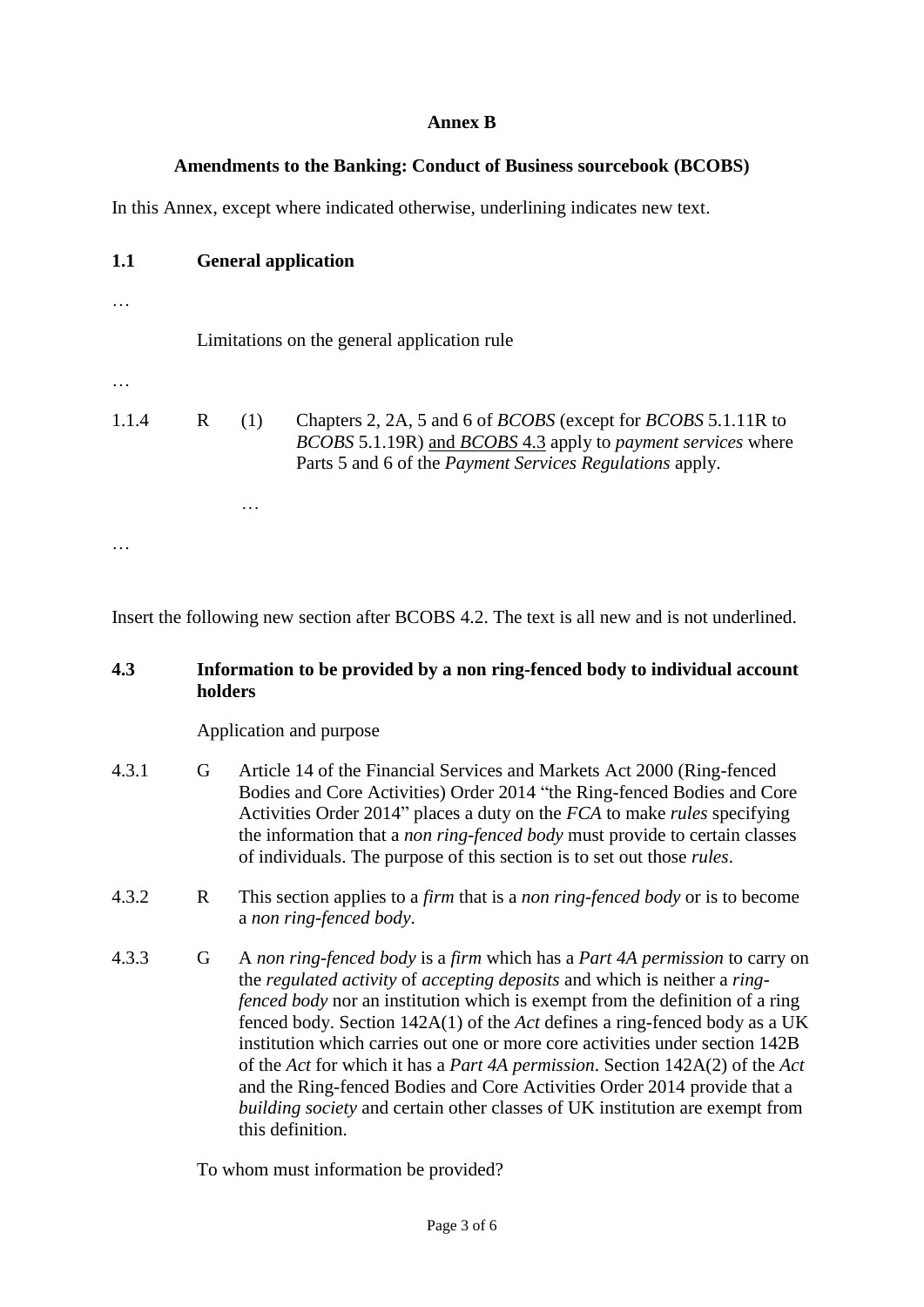- 4.3.4 R (1) A *firm* that is to become a *non ring-fenced body* must provide the information specified in *BCOBS* 4.3.6R to any individual from whom the *firm* proposes to accept, or contemplates it is likely to receive, a declaration of eligibility under article 9(1)(a) of the Ringfenced Bodies and Core Activities Order 2014 (whether accompanied by a *confirming statement* or not).
	- (2) A *firm* that is a *non ring-fenced body* must provide the information specified in *BCOBS* 4.3.6R to:
		- (a) any individual who has applied to open an account (including a joint account) with that *firm*; and
		- (b) any individual who holds an account (including a joint account) with that *firm*,

except where the *firm* has already provided that information to the individual on a previous occasion.

4.3.5 G A request made by an individual to switch to an account with a *firm* is to be regarded as an application to open an account with that *firm* (it is immaterial if the switch is from an account held with a *ring-fenced body* in the same group as the *firm* or whether the existing account will be closed when the switch is complete).

What information must be provided?

- 4.3.6 R The information required to be provided by *BCOBS* 4.3.4R is:
	- (1) a summary of the purpose of the provisions of Part 9B of the *Act* (Ring-fencing) and of the key risks to which a *non ring-fenced body* may be exposed which distinguish it from a *ring-fenced body*;
	- (2) a description of any *excluded activity* which the *firm* is carrying on or (for information provided before the date on which Part 9B of the *Act* comes fully into force) a description of any activity the *firm* is carrying on which would, if carried on after that date, be an *excluded activity*; and
	- (3) a description of any *prohibited action* which the *firm* has taken or (for information provided before the date on which Part 9B of the *Act* comes fully into force) a description of any action the *firm* has taken which would, if taken after that date, be a *prohibited action*.
- 4.3.7 G (1) The summary in *BCOBS* 4.3.6R(1) should include a brief explanation that the purpose of ring-fencing is to separate the retail banking activities, on which households and small businesses depend, from wholesale or investment banking activities which may involve a greater degree of risk and expose an entity undertaking those activities to financial problems arising elsewhere in the global financial system.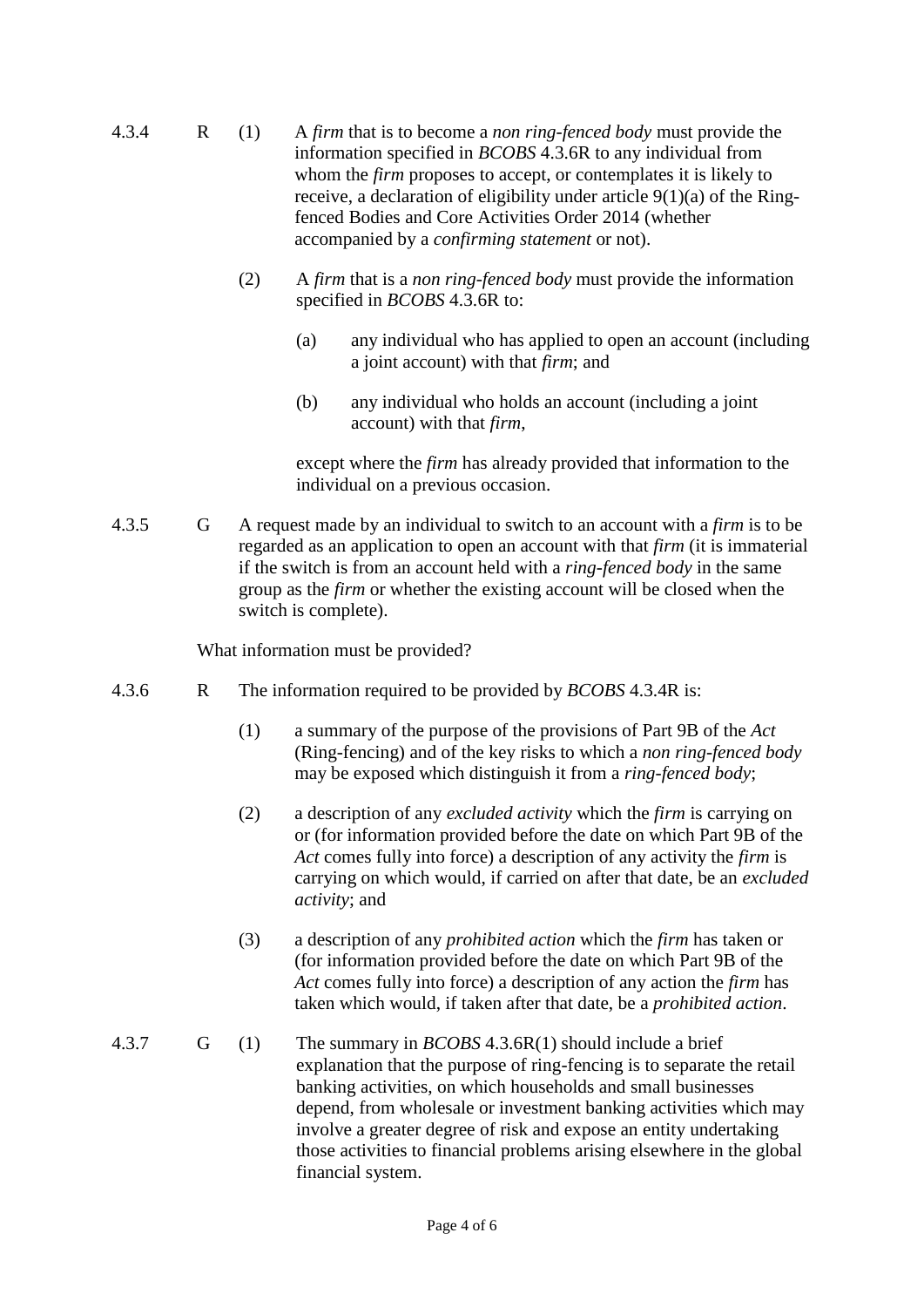It should also indicate that certain ring-fenced bodies carrying on retail banking activities will have to comply with restrictions on the other activities they can undertake, and with rules made by the *appropriate regulator* intended to ensure that they are capable of carrying on the business of providing the core services related to the acceptance of deposits independently of other members in their group. They will, for example, not be able to carry on activities called "excluded activities" which make them vulnerable to problems arising in the financial system or which may make it more difficult for the banks to be wound down in an orderly fashion. The summary should explain that, as a *non ring-fenced body*, the *firm* is not subject to these restrictions.

(2) It is not necessary for the information provided under *BCOBS* 4.3.6R(2) and (3) to contain an exhaustive list of each specific activity or action that constitutes an *excluded activity* or *prohibited action*, so long as the information about the nature of the activities and actions is sufficient to enable the individual to make an informed decision as to whether to open or continue to hold an account with the *firm* in the light of its status as a *non ring-fenced body*.

When must the information be provided?

4.3.8 R (1) The information required to be provided under *BCOBS* 4.3.4R(1) must be provided in good time before the individual becomes an *eligible individual* in relation to the *firm*.

- (2) The information required to be provided under *BCOBS* 4.3.4R(2)(a) must be provided in good time before the individual opens an account with the *firm*.
- (3) The information required to be provided under *BCOBS* 4.3.4R(2)(b) must be provided as soon as practicable after the *firm* has become a *non ring-fenced body*.
- 4.3.9 G In determining what is "in good time" under *BCOBS* 4.3.8R, the *firm* should consider the time at which the information may be most useful to the individual in making a decision as to whether to continue to hold or to open an account with the *firm*.

How must the information be provided?

- 4.3.10 R The information required under *BCOBS* 4.3.4R must be provided:
	- (1) in writing;
	- (2) in a prominent manner and in a medium that is calculated to bring the information to the attention of the individual to whom it is addressed; and
	- (3) in easily understandable language and in a clear and comprehensible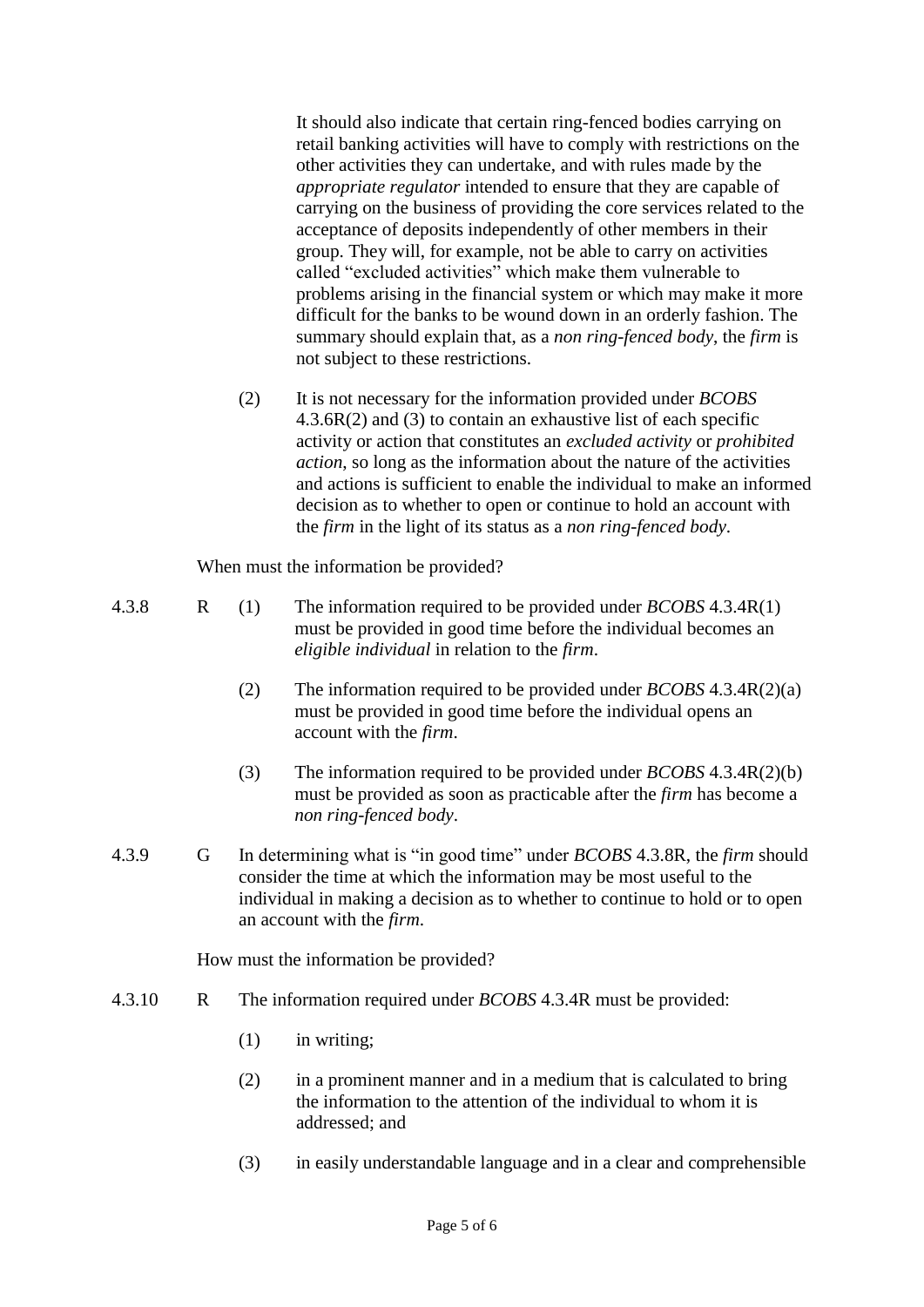form,

so that the individual can make a decision as to whether to continue to hold or to open an account with the *firm* on an informed basis.

4.3.11 R A *firm* must not charge for providing the information required to be provided by *BCOBS* 4.3.4R.

Requirement to publish the information on a website

4.3.12 R A *firm* must, on or before the first date it is required to provide information under *BCOBS* 4.3.4R, make the information in *BCOBS* 4.3.6R accessible continuously on its website and keep such information up to date.